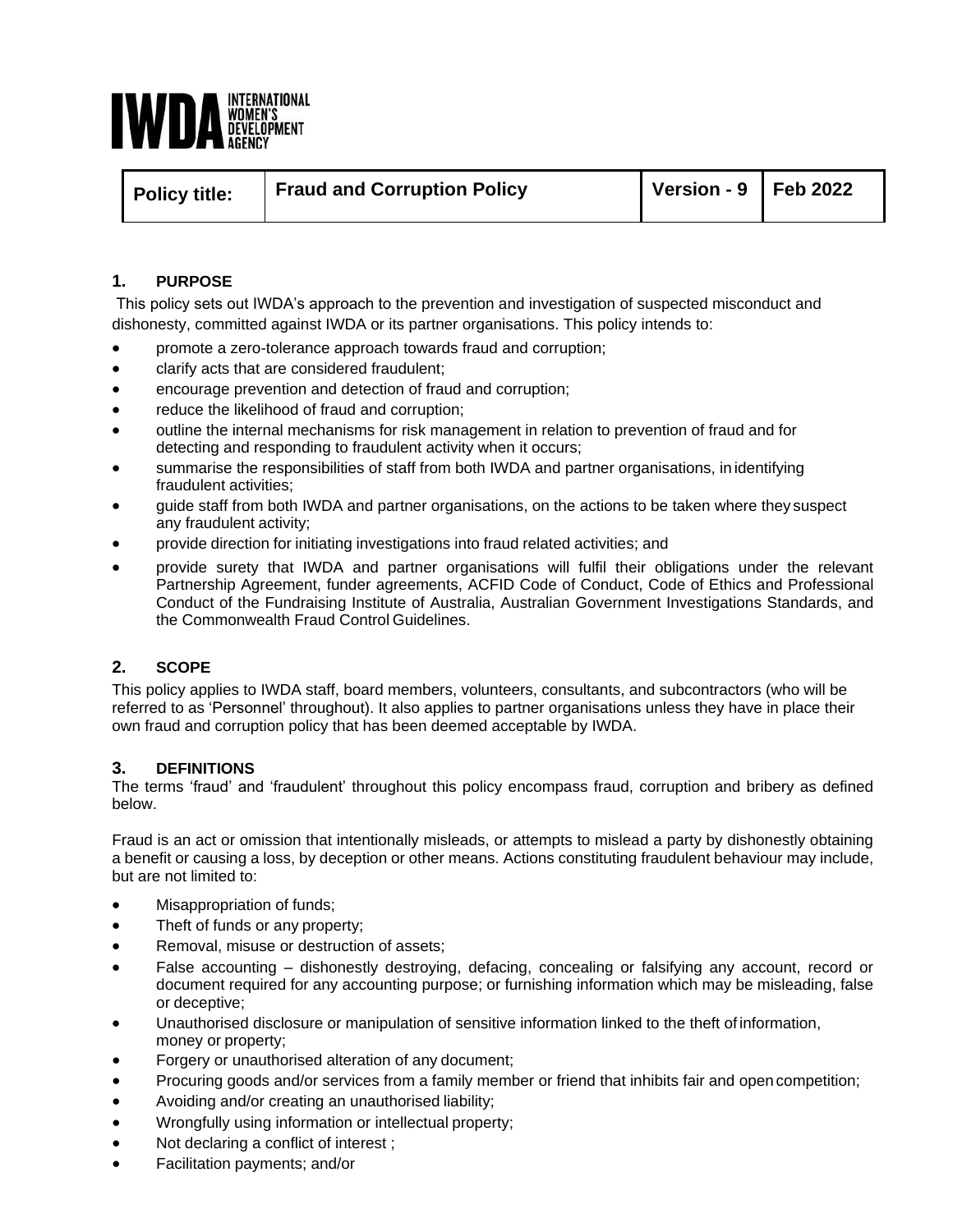# Fraud and Corruption Policy Version 9

Utilisation of funds for purposes other than for what they are disbursed

Corruption: the abuse of entrusted power for private gain (financial and non financial). Examples of corruption include: bribery, conspiracy, extortion.

Bribery: the offering, giving, soliciting, or acceptance of an inducement or reward that may improperly influence the action of a person or entity.

Conspiracy: an agreement between two or more persons to commit an unlawful act or to accomplish a lawful end by unlawful means

Extortion: wrongful use of actual or threatened force, violence, or intimidation to gain money or property from an individual or entity

Conflict of interest occurs where the interests or personal circumstances of an employee, volunteer or Director could influence, or could be perceived as influencing, the performance of their duties.

## **4. POLICY**

IWDA promotes a culture of trust, honesty and integrity. It has a zero tolerance to fraud. IWDA policies and procedures reflect a commitment to the prevention of fraud through the promotion of an ethical and transparent environment where all Personnel actively participate in protecting the organisation's reputation and resources. Personnel are prohibited from engaging in fraudulent or corrupt activities.

IWDA also has a duty to protect any Personnel who report breaches of the fraud policy. IWDA will protect any individuals who report in good faith from harassment, discrimination or adverse employment consequences in accordance with its whistleblowing policy.

Fraud and corruption are ever-present threats to our assets and reputation, with prevention and detection the responsibility of all Personnel.

All Personnel shall:

- conduct themselves with integrity and demonstrate awareness of the importance of ethical practices;
- report any suspected fraudulent acts;
- ensure that they are familiar with and comply with this Policy and ACFID's Code of conduct;
- ensure they are familiar with, and comply with fraud prevention procedures in their areas of responsibility;
- apply and maintain effective controls to prevent fraud; and
- disclose perceived, potential and actual conflicts of interest.

IWDA's prevention approach to risk management of fraud is articulated within the IWDA Risk Management Policy.

### **5. IMPLEMENTATION**

The Chief Executive Officer of IWDA is responsible for the implementation of this Policy except where the allegation of fraud involves the Chief Executive Officer.

#### *5.1. Prevention and Training*

Fraud awareness raising and training underpins fraud prevention and detection.

All staff will be made aware of this Policy and provided training about fraud risks and their responsibilities for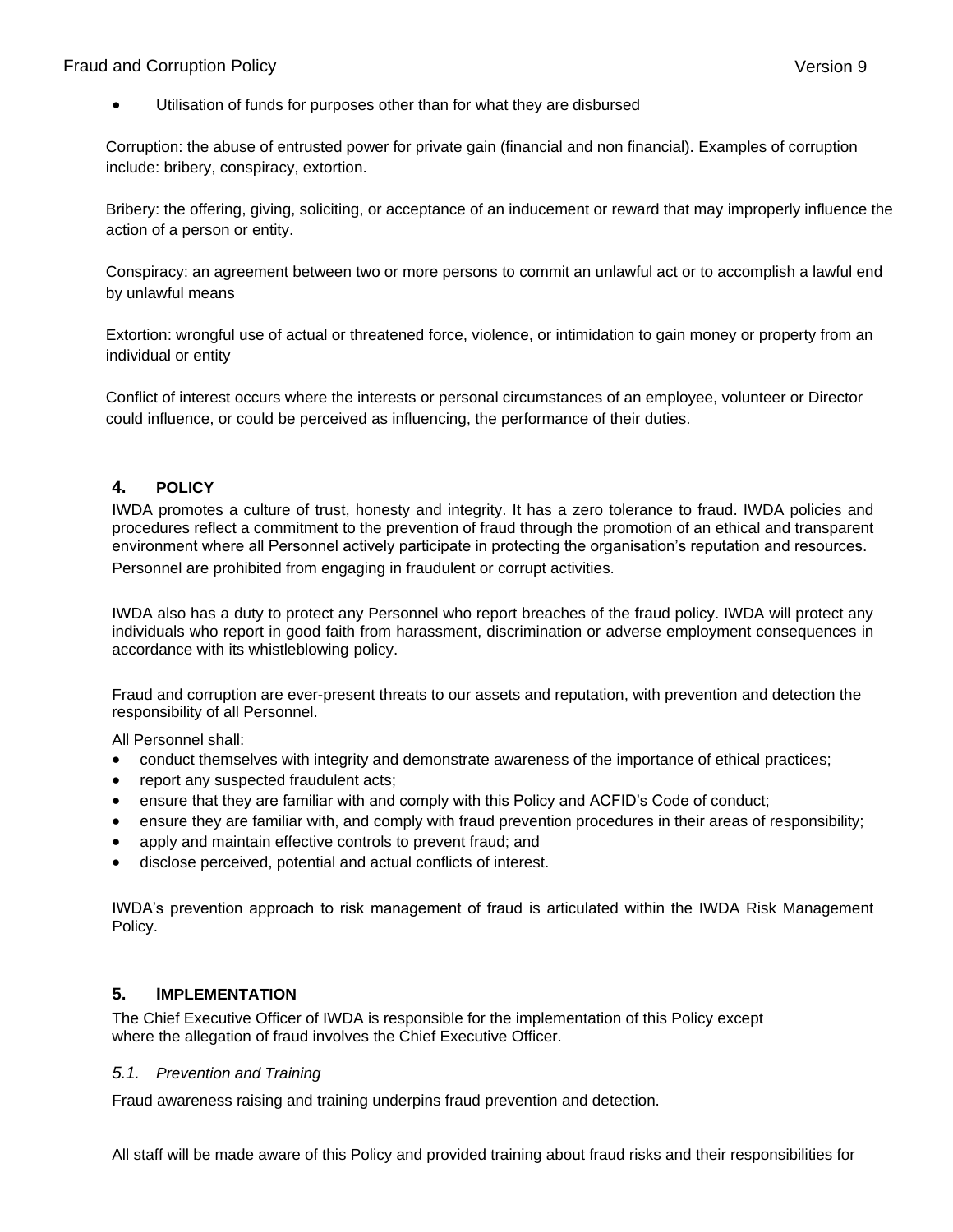fraud control and ethical behaviour as part of the induction process. Refresher training will be provided on a regular basis (annually as a minimum) to ensure awareness and compliance with thispolicy.

IWDA will also assist the partner organisations to develop their own Fraud and Corruption Policy that is consistent with this policy or provide training on this policy to ensure Personnel of partner organisations understand their responsibilities in relation to fraud prevention and management, and where practicable, will be supported in strengthening implementation practice.

Senior managers will:

- Set an example and lead in the promotion of risk management, internal controls and an anti- fraud culture within their team and throughout the organisation;
- Ensure that documented procedures are widely communicated, user friendly (including translation where appropriate) and relevant andinclude IWDA's definitions of fraud;
- Be aware of the areas that are high risk for fraudulent activities, drawing on the inherent risks within IWDA Partner Capacity Assessments, IWDA Partner Financial Monitoring, Program Partner Risk Assessments and the IWDA Enterprise Risk Assessment Matrix; and
- Where required by funding contracts, conduct a program/project Fraud risk assessment and produce a fraud strategy in compliance with the Commonwealth Fraud Control Framework within an agreed timeframe.
- Maintain a register of staff who have completed fraud awareness raising and prevention training.
- Evaluate fraud training programs to determine participants increased awareness of fraud control and responsibilities.

### *5.2. Risk management*

The Chief Executive Officer and Chief Financial Officer, in consultation with Personnel, will assess the risk of fraud through the use of the IWDA Enterprise Risk Assessment Matrix.

Quarterly risk assessments by the IWDA Leadership Team will systematically identify the high risk areas, and apply appropriate strategies to reduce risk. These strategies may include internal controls, quality assurance procedures, program checks or data collated from IWDA monitoring, evaluation and learning (MEL) activities. IWDA Personnel will work with partner organisations to identify risks in-country and provide assistance to address these risks if required.

In case of new engagement with partners, IWDA staff will conduct a due diligence and risk assessment of the proposed partner organisation applying corporate governance principles of accountability, responsibility, transparency and fairness. The Due Diligence Assessment will document and prioritise areas of capacity development support required, including on financial management. The Due Diligence Assessment will be reviewed every two years and financial monitoring conducted to monitor, assess, and manage risks on a systematic basis.

### *5.3. Reporting and response*

If fraud is detected or suspected it must be dealt with promptly.

The Chief Executive Officer in consultation with the Board is responsible for fraud responses where the fraud is linked to IWDA staff and funds disbursed to projects and any final decision regarding disciplinary / other action. The Chief Executive Officer must advise the Board as soon as practicable of any fraudulent activity.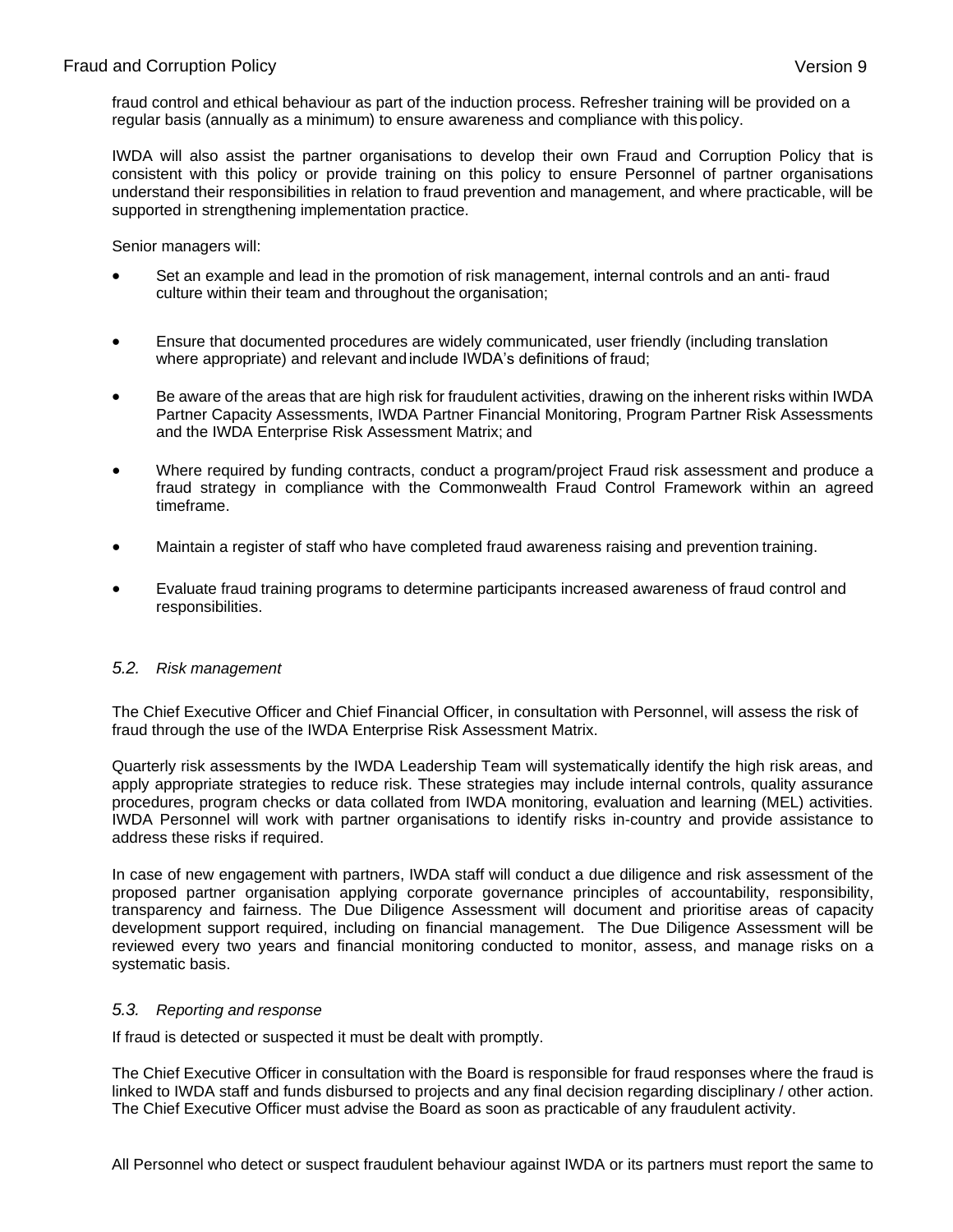their manager or the Chief Executive Officer immediately. IWDA will protect individuals who report in good faith from harassment, discrimination or adverse employment consequences. The procedure for reporting and response is in accordance with the Whistle Blower policy and associated Whistleblowing procedure except that references to the Whistle Blower committee should be replaced by the IWDA Chief Executive Officer.

IWDA will make all reasonable endeavours to keep the identity of the person making the disclosure confidential unless that disclosure is authorised by the disclosing person or is legally required.

- In case of an alleged fraud, the person reporting the fraud must not contact the suspected individual in an effort to determine facts or demand restitution; and
- Not discuss the case, facts, suspicions, or allegations with anyone unless specifically asked to do so by the Chief Executive Officer.

Where a suspected fraud relates to donor funds, contractual obligations with many donors require IWDA to report this immediately. In the case of DFAT funds, any suspected fraud must be reported to DFAT within 5 working days. The Chief Executive Officer or her delegate is responsible for such reporting.

IWDA will maintain a register of fraud cases, both active and closed.

### *5.4 Investigations*

*The Chief Executive Officer* or her delegate will investigate and respond to the matter, guided by the process detailed in the Whistle Blower policy (taking into account the particular circumstances and any applicable contracts, agreements or laws) such as

- consider and consult with the Board Co-Chairs regarding the matter and the need for legal advice;
- provide reports to the donor as required by applicable contractual agreements and compliance requirements;
- if appropriate, refer the matter to police (once the Board has been advised);
- consider appropriate disciplinary action against an individual who has been found, through proper investigation, to have committed fraudulent activity;
- initiate steps for recovery;
- make any necessary changes to procedures, particularly delegations and risk management tohalt further fraud or similar frauds from occurring in the future;
- keep appropriate records, in confidence, of fraud, investigations and outcomes;
- quantify any material financial implications in the annual accounts;
- ensure the application of appropriate sanctions against those who are found to have engaged in corrupt conduct; and
- share de-identified lessonslearnt as appropriate

### *5.5 Cases of fraud involving the Chief Executive Officer*

In the instance that the Chief Executive Officer is suspected of fraud, Personnel should refer and report to the Chair of the Finance Risk and Audit Committee.

### *5.6 Breaches of this Policy*

Breaches of this policy are likely to result in disciplinary action, up to and including dismissal, and/or closure of partnership agreements.

### **6. REVIEW AND AMENDMENT**

This policy will be reviewed annually to ensure it remains compliant with law, relevant and effective. This policy may be amended at the discretion of the board.

# **7. REFERENCES/RELATED DOCUMENTS**